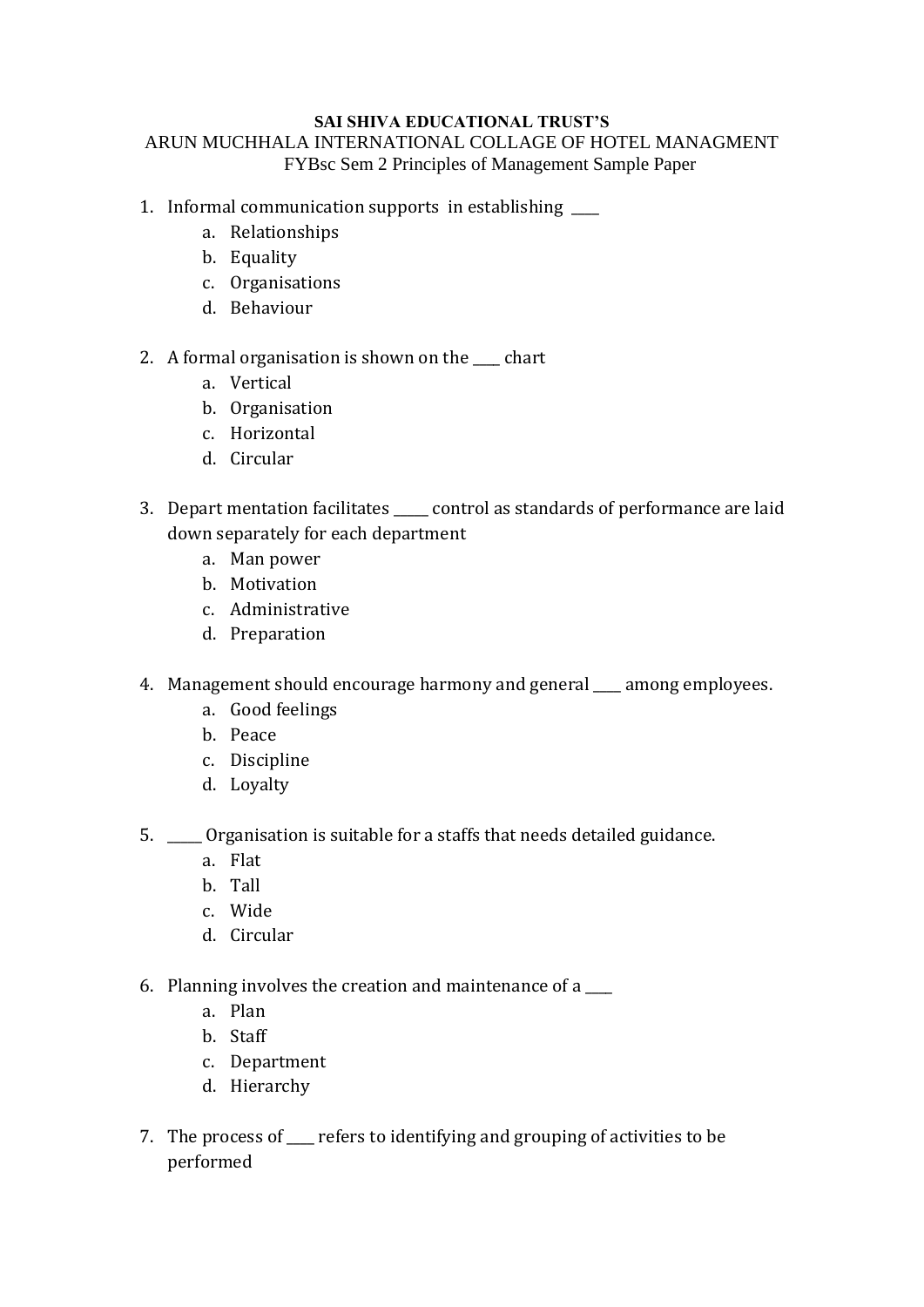- a. Planning
- b. Staffing
- c. Organising
- d. Controlling
- 8. Planning is based on\_\_\_\_\_.
	- a. Staffing
	- b. Organising
	- c. Forecasting
	- d. Actuating
- 9. \_\_\_\_\_\_ span of control is more expensive as compared to wide span of control
	- a. Wide
	- b. Flat
	- c. Narrow
	- d. Horizontal

10. Conceptual skills are mostly required by the \_\_\_ -level management

- a. Bottom
- b. Middle
- c. Lower
- d. Top

11. Art means application of \_\_\_\_ & skill to get the desired results.

- a. Ergonomics
- b. Knowledge
- c. Science
- d. Commerce
- 12. The Bottom Level Management consists of the
	- a. Assistant managers
	- b. Board of Directors
	- c. Executives
	- d. Staffs
- 13. Organizing is a \_\_\_\_\_ process enabling people to work most effectively together in accomplishing objectives.
	- a. Continuous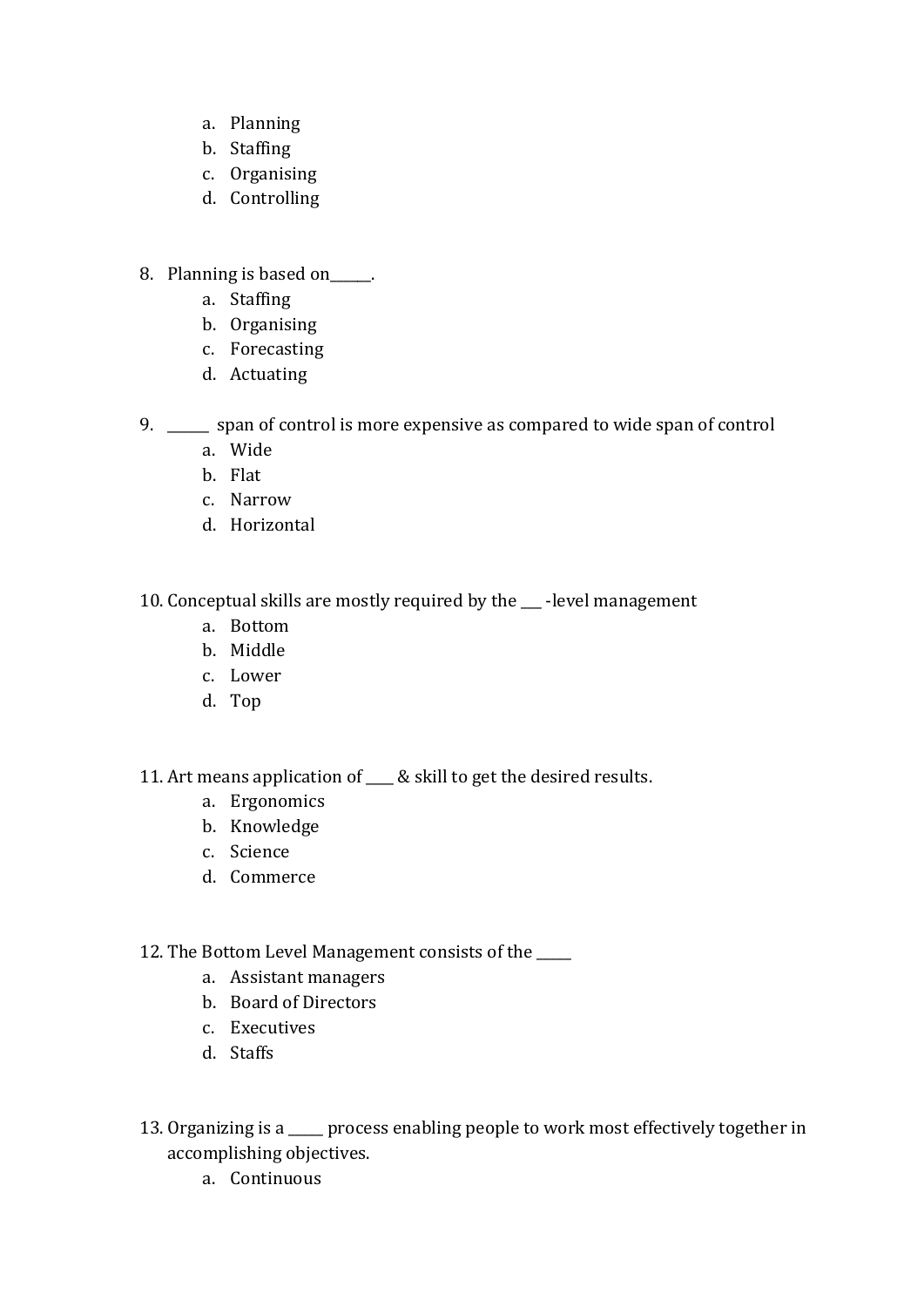- b. Temporary
- c. Step-by-step
- d. Actuating

14. \_\_\_\_\_ Communication is a key part of delegation

- a. One-way
- b. Two-way
- c. Three-way
- d. Four-way

15. The essence of MBO is \_\_\_\_\_ goal setting

- a. Social
- b. Self
- c. Participative
- d. Personal

16. A Mission statement talks about the \_\_\_\_\_ leading to its future.

- a. Present
- b. Vision
- c. Company
- d. Administration

17. Communications - is the process of passing \_\_\_\_

- a. Function
- b. Information
- c. Adaptation
- d. Motivation
- 18. Science is a systematic body of \_\_\_\_\_ relating to a specific field of study
	- a. knowledge
	- b. Economics
	- c. Arts
	- d. Quiz

19. A \_\_\_\_\_ is someone who coordinates and oversees the work of other people

- a. Labor
- b. Manager
- c. Staff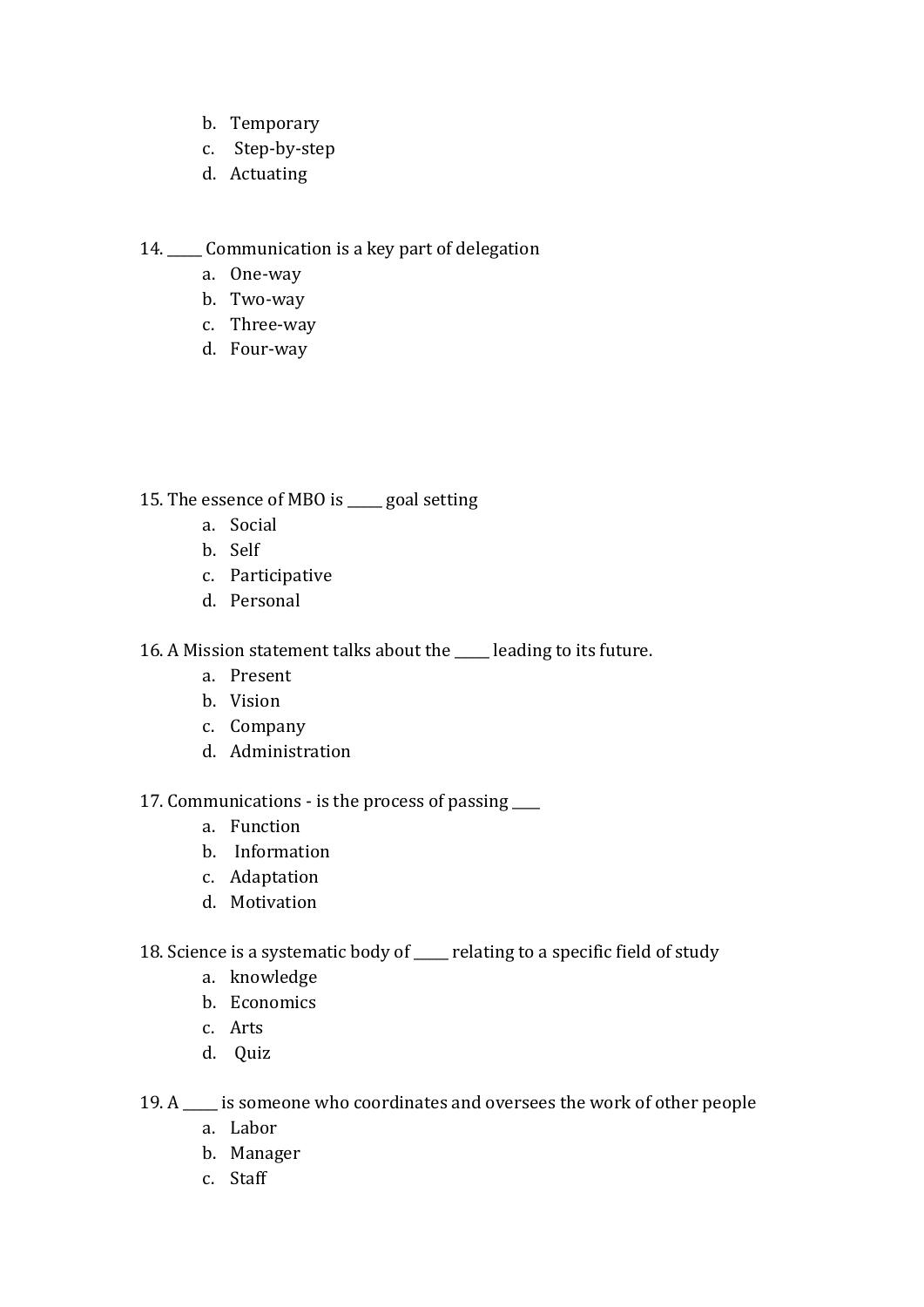- d. Employee
- 20. **is done for Future.** 
	- a. Organizing
	- b. Planning
	- c. Staffing
	- d. Controlling

# 21. Science teaches to 'know' and \_\_\_\_ teaches to 'do'

- a. Art
- b. Economics
- c. Commerce
- d. Maths
- 22. The entire Organization should be moving towards a common \_\_\_\_ in a common direction.
	- a. Delegation
	- b. Function
	- c. Objective
	- d. Direction
- 23. Human Relations skills are also called skills.
	- a. Interpersonal
	- b. Logical
	- c. Mechanical
	- d. Artificial
- 24. The \_\_\_\_ step of the management planning process is to identify specific company Goals
	- a. Third
	- b. Second
	- c. First
	- d. Last

25. A Formal organisation uses \_\_\_\_ channels of communication.

- a. Formal
- b. Informal
- c. Unions
- d. Community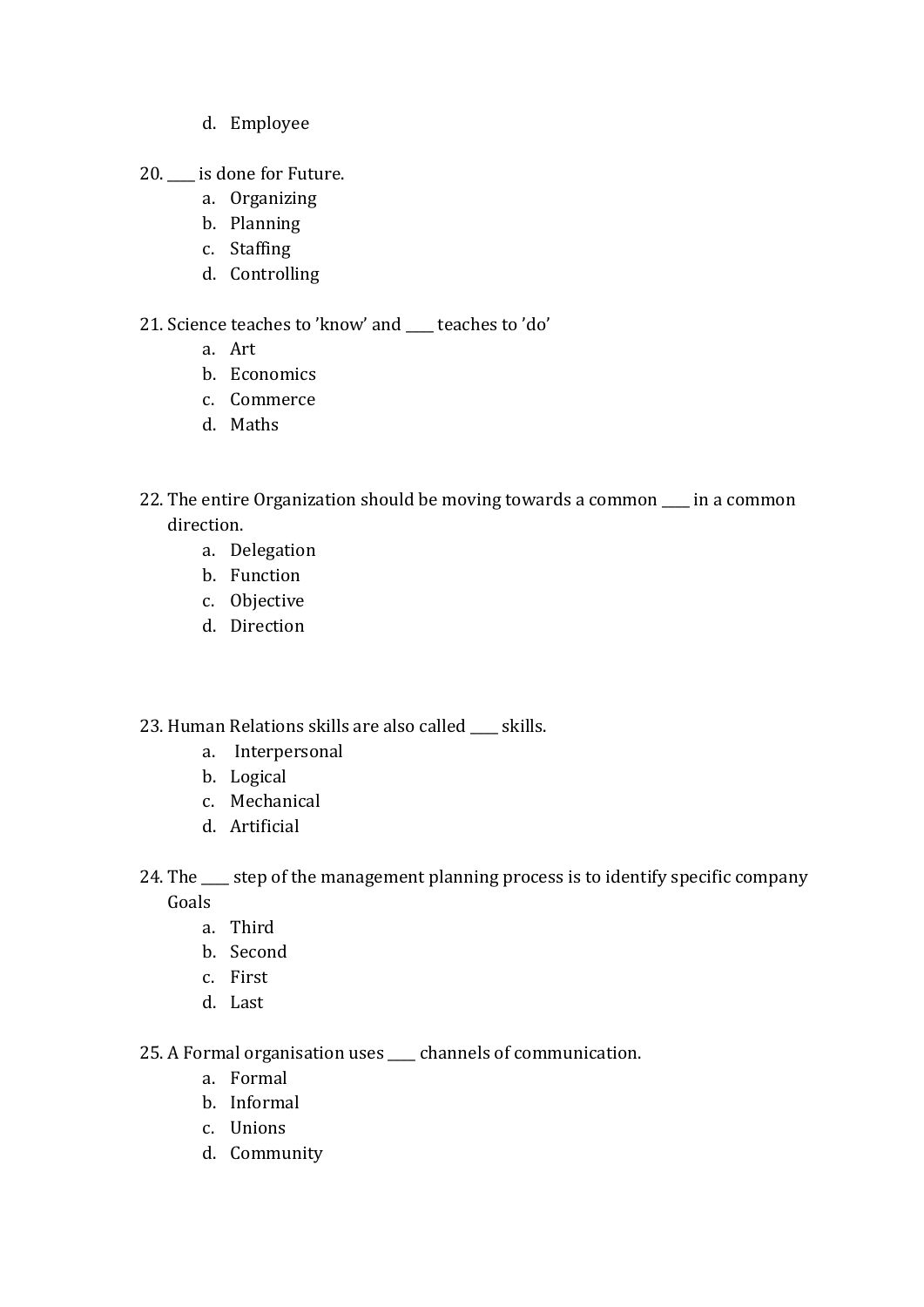- 26. Good \_\_\_\_ makes a difficult task easier by avoiding wastage of scarce resource.
	- a. Staffing
	- b. Management
	- c. Motivation
	- d. Directing

27. The concepts of \_\_\_\_\_ and responsibility are closely related.

- a. Equity
- b. Authority
- c. Unity
- d. Order
- 28. The level management determines the objectives, policies and plans of the organisation.
	- a. Bottom
	- b. Middle
	- c. Top
	- d. Lower

### 29. [Management](http://kalyan-city.blogspot.com/2011/04/what-is-management-definitions-meaning.html) is a \_\_\_\_ job.

- a. Regular
- b. Natural
- c. Easy
- d. Challenging

30. In \_\_\_\_ communication, Spoken verbal words are used.

- a. Written
- b. Oral
- c. Vertical
- d. Horizontal

### 31. The Statement focuses on the future

- a. Individual
- b. Group
- c. Vision
- d. Mission
- 32. In \_\_\_\_ Organisation Structure, there is a loose control because there are many subordinates.
	- a. Flat
	- b. Tall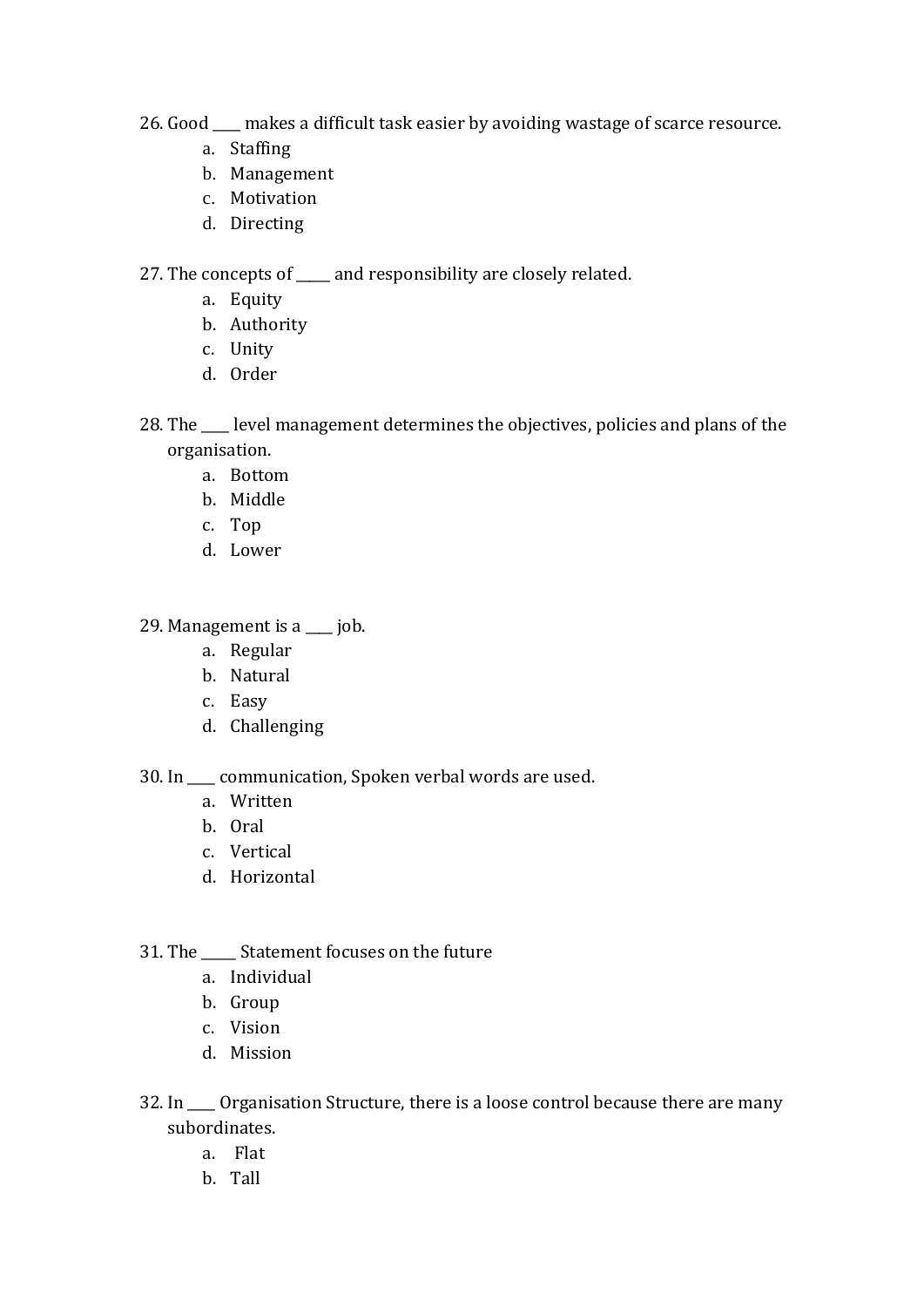- c. Narrow
- d. Vertical

33. \_\_\_\_\_ involves monitoring, comparing, and correcting work performance.

- a. Planning
- b. Controlling
- c. Staffing
- d. Organising

34. In \_\_\_\_ Organisation Structure, the coordination is good.

- a. Wide
- b. Flat
- c. Tall
- d. Horizontal
- 35. Written Communication is most \_\_\_\_\_ form of communication being used in business.
	- a. Easiest
	- b. Common
	- c. Unusual
	- d. Cheap

36. \_\_\_\_ involves the creation and maintenance of a [plan](http://en.wikipedia.org/wiki/Plan)

- a. Motivation
- b. Organising
- c. Planning
- d. Staffing
- 37. The process of \_\_\_\_ refers to identifying and grouping of activities to be performed
	- a. Planning
	- b. Staffing
	- c. Organising
	- d. Controlling
- 38. \_\_\_\_ is based on forecasting.
	- a. Staffing
	- b. Organising
	- c. Planning
	- d. Actuating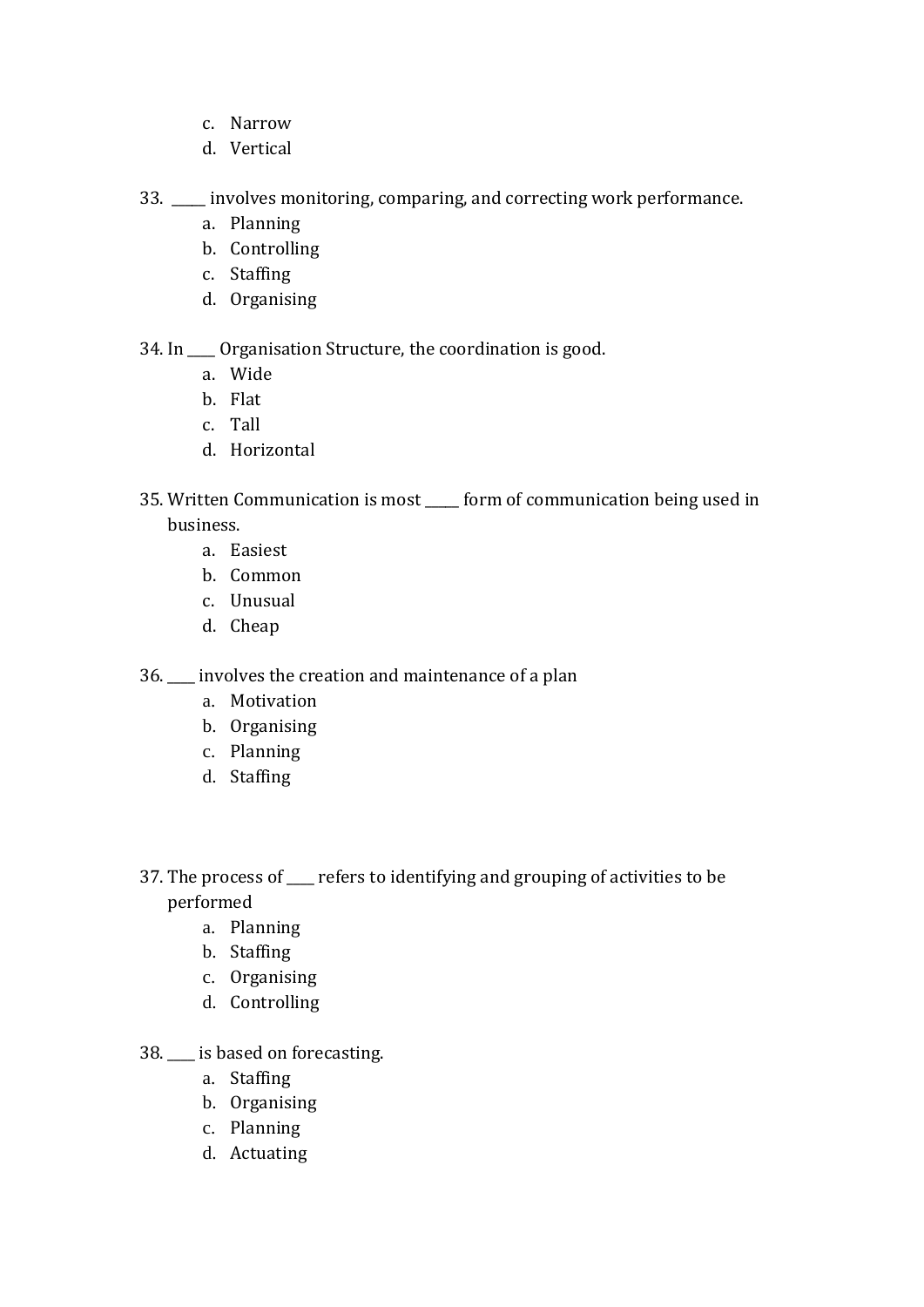39. Narrow span of control is more \_\_\_\_ as compared to wide span of control

- a. Cheap
- b. Economical
- c. Expensive
- d. Cheaper

40. \_\_\_\_ skills are mostly required by the top-level management

- a. Logical
- b. Technical
- c. Human
- d. Conceptual

41. Informal communication helps in building

- a. Relationships
- b. Morales
- c. Organisations
- d. Behaviour

42. A formal organisation is shown on the \_\_\_\_ chart

- a. Vertical
- b. Organisation
- c. Horizontal
- d. Circular
- 43. \_\_\_\_\_ facilitates administrative control as standards of performance are laid down separately for each department
	- a. Coordination
	- b. Motivation
	- c. Departmentation
	- d. Preparation
- 44. Management should encourage and general good feelings among employees.
	- a. Harmony
	- b. Peace
	- c. Discipline